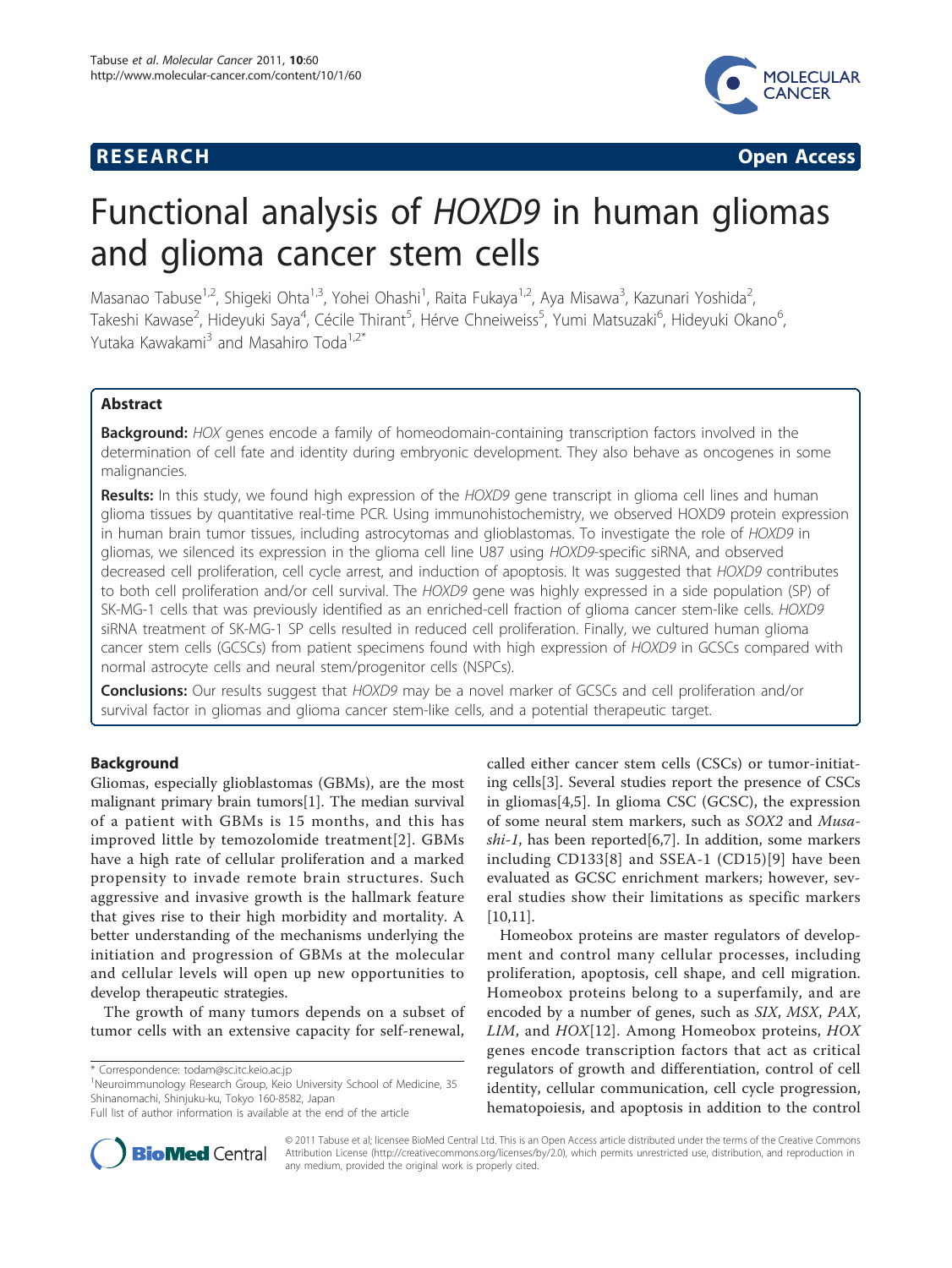of axial patterning during embryogenesis. In humans, 39 HOX genes have been identified and partly or fully redundant functions of HOX genes have also been known[\[13](#page-13-0)].

HOX genes have been reported to be misexpressed in many tumors including lung carcinoma, neuroblastoma, ovarian carcinoma, cervical carcinoma, prostate carcinoma, breast carcinoma, and leukaemia[\[14\]](#page-13-0). In addition, epigenetic control of HOX genes in development and diseases have been shown in many studies[\[15](#page-13-0)]. In a previous study, we performed restriction landmark genomic scanning (RLGS) with a CpG methylation-sensitive enzyme to identify CpG islands of genes that are differentially methylated in human glioma cells compared with normal lymphocytes to find epigenetically controlled genes in glioma[[16\]](#page-13-0), and identified 12 genes that seem to be regulated by epigenetic gene modification. One of the identified genes was HOXD9[[16](#page-13-0)]. HOXD9 is critical for embryonic segmentation[[17](#page-13-0)] and limb bud patterning[[18\]](#page-13-0) during development, but its biological function in human adult tissues has been elusive.

Recently, it was reported that HOXD genes were expressed in neoplastic astrocytes[[19\]](#page-13-0) and pediatric lowgrade gliomas[[20](#page-13-0)]. However much less is known about the function of HOXD genes especially in gliomas. In this study, we analyzed the expression and function of HOXD9 in human gliomas and found high expression of HOXD9 in GCSCs. HOXD9 contributes to cell proliferation and/or survival in glioma cells and glioma cancer stem-like cells. Thus, HOXD9 may be a new target for the treatment of gliomas based on GCSC population.

# Methods

# Tissue samples and cell lines

All tumor tissue specimens were obtained from patients with glioma who underwent surgery at the Department of Neurosurgery, Keio University School of Medicine and the Department of Neurosurgery, Sainte Anne Hospital, Medical School of Paris Descartes University. Tumors obtained from surgical cases were classified according to the World Health Organization (WHO) criteria[[21](#page-13-0)] as follows: glioblastoma (WHO grade IV), anaplastic astrocytoma (WHO grade III), or diffuse astrocytoma (WHO grade II). Written informed consent was obtained from all patients in the study, which was conducted in accordance with the Institutional Review Board guidelines of Keio University or Paris Descartes University. Human glioma cell lines (U87, SK-MG-1, KNS42, KNS81) were obtained from the American Type Culture Collection (Manassas, VA) and the Japanese Collection of Research Bioresources (Osaka, Japan), and maintained in Dulbecco's modified Eagle's medium (Wako, Tokyo, Japan) supplemented with 10% fetal bovine serum (FBS) and antibiotics (50 IU/ml benzyl

penicillin G potassium and 100 μg/ml streptomycin sulfate; Meiji, Tokyo, Japan). Side population (SP) and non-SP SK-MG-1 cells were isolated using a flow cytometer (EPIC Altra; Beckman Coulter, Tokyo, Japan) as previously described[[22](#page-13-0)]. Human neural stem/progenitor cells (NSPCs) were cultured as neurospheres (NSPs) in neurosphere culture medium consisting of Neurobasal Medium (Invitrogen, Carlsbad, CA) supplemented with human recombinant (hr) EGF (20 ng/mL; Peprotech, Rocky Hills, NY), hrFGF2 (10 ng/mL; Peprotech), hrLIF (10 ng/mL; Millipore-Japan, Tokyo, Japan), heparin (5 μg/ml; Sigma, St. Louis, MO) and B27 (Invitrogen) as previously described[[23\]](#page-13-0). Primary astrocyte cells were purchased from Takara Bio (Tokyo, Japan). GCSC lines were established from human glioma tissue specimens as described in a previous study[\[10](#page-13-0)].

# RNA extraction and quantitative (q) RT-PCR

Total RNA was isolated from human glioma tissues and cell lines using Trizol (Invitrogen). Total RNA from normal tissues was purchased from Clontech (Palo Alto, CA). Synthesis of cDNA was performed using 1 μg of total RNA using Reverse transcriptase XL (AMV) or PrimeScript RT Master Mix (Takara Bio). The primers were designed as follows: for HOXD9, forward primer, 5'-GAGGAGGAGAAGCAGCATTC-3', reverse primer, 5'-TTCTCCAGCTCAAGCGTCTG-3'; for SOX2, forward primer, 5'-ATGGACAGTTACGCGCACA-3', reverse primer, 5'-TGCGAGTAGGACATGCTGTA-3'; for BCL-2, forward primer, 5'-AGGATTGTGGCC-TTCTTTGAGT-3', reverse primer, 5'-GCCGGTTCA-GGTACTCAGTCAT-3'; for TRAIL forward primer, 5'- CGTGTACTTTACCAACGAGCTGA-3', reverse primer, 5'-ACGGAGTTGCCACTTGACTTG-3'; and for GAPDH, forward primer, 5'-TGAACGGGAAGCT-CACTGG-3', reverse primer, 5'-TCCACCACCTGTTG-CTGTA-3'. We designed intron-spanning primers to amplify HOXD9 and SOX2. For BCL-2 and TRAIL, respectively, previously tested and optimized primer sets were used as described in Brown (2007)[[24](#page-13-0)] and Williams (2003) [[25](#page-13-0)]. Quantitative RT-PCR analysis was performed with a fluorescent dye, SYBR Green (Applied Biosystems, Foster City, CA), using the ABI prism 7900 HT Sequence Detection System (Applied Biosystems) as previously described[[23](#page-13-0)]. The PCR parameters were as follows: 10 min at 95°C, then 40 cycles of denaturation at 95°C for 1 min, annealing at 60°C for 1 min, and extension at 72°C for 1 min. The relative gene expression level was normalized to that of GAPDH in each sample and calculated as the threshold cycle (CT) value in each sample divided by the CT value in each reference. The CT value is defined as the value obtained in the PCR cycle when the fluorescence signal increases above the background threshold.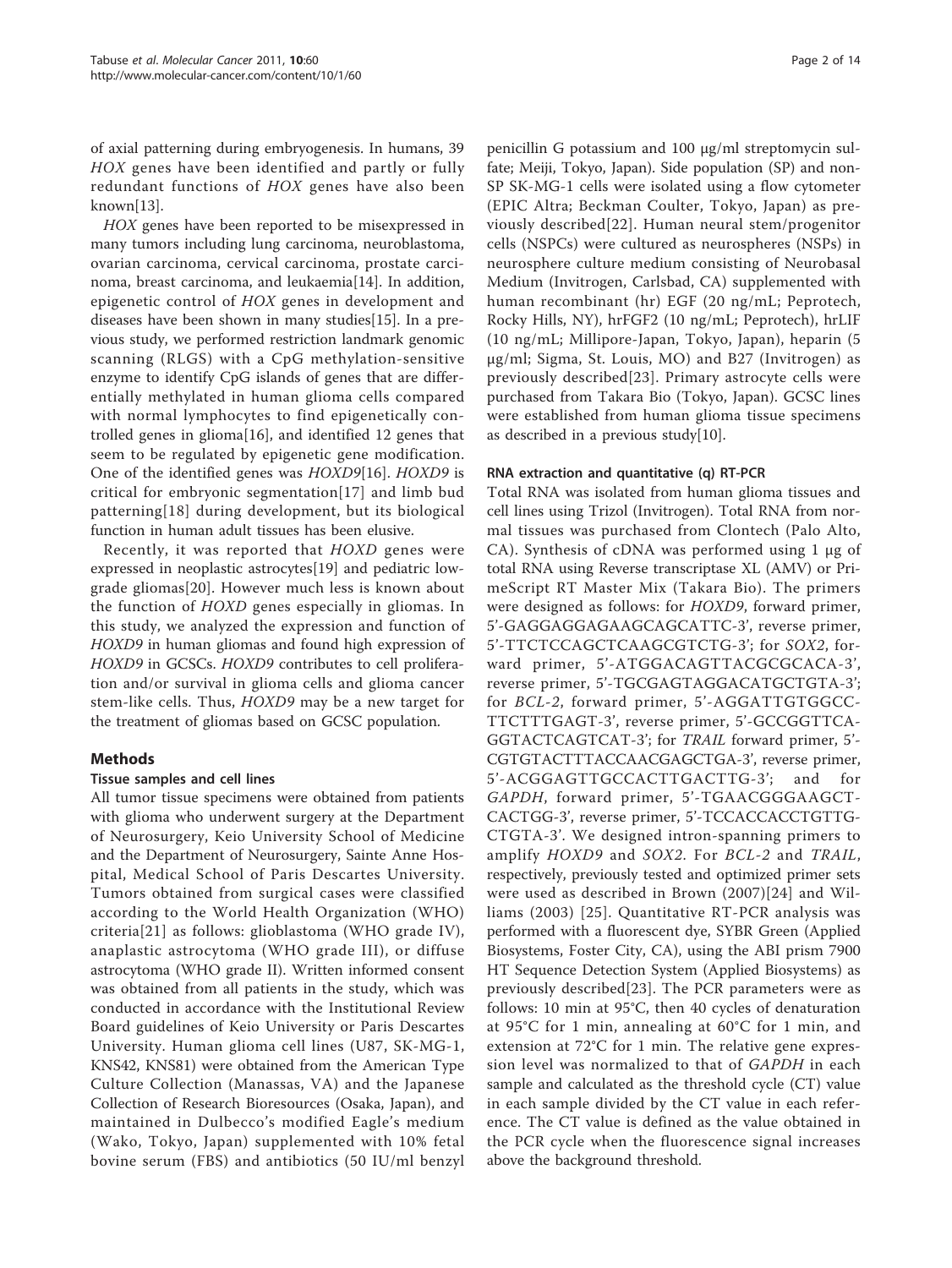# Microarray procedure and data processing

Approximately  $10^6$  U87 cells were used for total RNA extraction using the RNeasy mini kit (Qiagen, Valencia, CA) according to the manufacturer's instructions. RNA quality was verified with the Bioanalyzer System (Agilent Technologies, Palo Alto, CA) using RNA Nano Chips. RNA (1.5 μg) was processed for hybridization on the Genechip Human Genome U133 Plus 2.0 Expression array (Affymetrix, Santa Clara, CA), which contains over 54,000 probe sets for analyzing the expression level of over 47,000 transcripts and variants, including 38,500 well-characterized human genes. Processing was done according to the manufacturer's recommendations. Except when indicated, all genomic and transcript analysis was carried out using GeneSpring software 7.3.1 (Agilent Technologies). Microarray data were deposited at the NCBI Gene Expression Omnibus (GEO: GSE28618).

GEO data sets (<http://www.ncbi.nlm.nih.gov/gds/>) were used to analyze mRNA expression microarray data from several brain tumors and normal brain. The following samples were subjected to analysis: normal brain (65 normal human brain tissue samples from ten postmortem donors, Roth et al., 2006[\[26\]](#page-13-0), GSE3526); medulloblastoma (62 samples, Kool et al., 2008[[27\]](#page-13-0), GSE10327); oligodendroglioma grade II and III, astrocytoma grade II and III, and glioblastoma grade IV (157 samples, Sun L et al., 2006[[28](#page-13-0)], GDS1962). Comparisons were made using the method of Kool et al[[27\]](#page-13-0). The gene expression level of HOXD9 in brain tumors was compared to the expression in normal brain. Statistical values calculated normalized data from MAS 5 algorithm by the Wilcoxon signed rank test.

# Bisulfate genomic sequencing

Genomic DNA was purified from each cell line using the Wizard SV Genomic DNA Purification Kit (Promega, Madison, WI). T cells were isolated from peripheral blood mononuclear cells using magnetic beads conjugated to anti-human CD3 (Miltenyi Biotech, Tokyo, Japan). Bisulfate conversion was performed using 0.5-0.7 μg of genomic DNA and the reagents provided in the Qiagen EpiTect Bisulfate kit (Qiagen). The converted DNA was amplified by PCR using the following primers: 5'-GAGGGGAGAATAGTTTTTTT-3' and 5'-CAAACCCAAATCCATATACCC-3'. The PCR products were subcloned into the pGEM-T Easy vector (Promega) and verified by sequencing.

# Plasmid construction and transfection

pCMV6-XL5-HOXD9 containing a human full-length cDNA was obtained from Origen Technologies, Inc (Rockville, MD) and subcloned into a pMX-Ig vector (gifted from Dr. T. Kitamura) to generate the pMX-

HOXD9. 293T and U87 cells were transfected with a pMX-HOXD9 plasmid using FuGENE HD transfection regent (Roche) according to the manufacturer's protocol.

# Western blot analysis

Cell lysates were prepared using the RIPA buffer (25 mM Tris-HCl, 150 mM NaCl, 1% NP-40, 1% sodium deoxycholate, and 0.1% SDS; pH 7.6) containing protease inhibitors (Cocktail Tablet; Roche Diagnostics, Japan). Lysates were centrifuged at  $14,000 \times g$  for 15 min at 4°C, and the protein concentration of each sample was determined with the Bio-Rad protein assay kit (Bio-Rad, Hercules, CA) with bovine serum albumin as a standard. Identical amounts of the proteins were electrophoresed in 4-10% SDS-PAGE gels and transferred to a nitrocellulose membrane. Blots were blocked with Blocking One™ (Nacalai, Kyoto, Japan) at RT for 60 min, and incubated with either a goat anti-HOXD9 antibody (1:500; Santa Cruz Biotechnology. Inc, CA) and a rabbit anti-GAPDH antibody (1:4,000; Santa Cruz Biotechnology, Inc) overnight at 4°C. After being washed three times in TBST (20 mM Tris-HCl, 150 mM NaCl, and 0.02% tween-20; pH 7.4), the blots were incubated with the secondary antibody conjugated with horseradish peroxidase (1:4,000, anti-rabbit and anti-mouse; Thermo Scientific, Tokyo) for 1 h at room temperature. Signals were detected with a SuperSignal West Femto Maximum Sensivity Subdstrate (Thermo Scientific) and exposed to Hyperfilm (GE Health Care Biosciences). The specificity of HOXD9 antibody was further confirmed by a peptide-absorption assay (Additional file [1](#page-12-0), Figure S1), in which the antibody was preincubated with the corresponding peptide antigen by 1:5 weight ratio at 4°C and subjected to the analysis.

# Small interfering RNA (siRNA) and transient transfection

siRNA duplexes were designed, synthesized, annealed, and purified by RNAi Co., Ltd (Tokyo, Japan). The sequences of the human HOXD9-specific siRNAs were 5'-GAGUUCGCCUCGUGUAGUUUU-3' (HOXD9 siRNA-1) and 5'- CCACUACGGGAUUAAGCCUGA-3' (HOXD9 siRNA-2). As a control, we used a non-silencing siRNA with the sequence 5'-GUACCGCACGUCAUUC-GUAUC-3'. U87 or SK-MG-1 SP cells (5-6  $\times$  10<sup>4</sup> cells/ ml) were seeded in triplicate in tissue culture dishes (24 well or 96-well) 24 h prior to siRNA transfection. Control or HOXD9 siRNAs were transfected at a concentration of 50 nM using Lipofectamine RNAiMAX (Invitrogen) according to the manufacturer's instructions.

# Cell proliferation assay

Following siRNA transfection, cells were harvested by trypsinization and the total number of cells was counted by trypan blue exclusion under a phase-contrast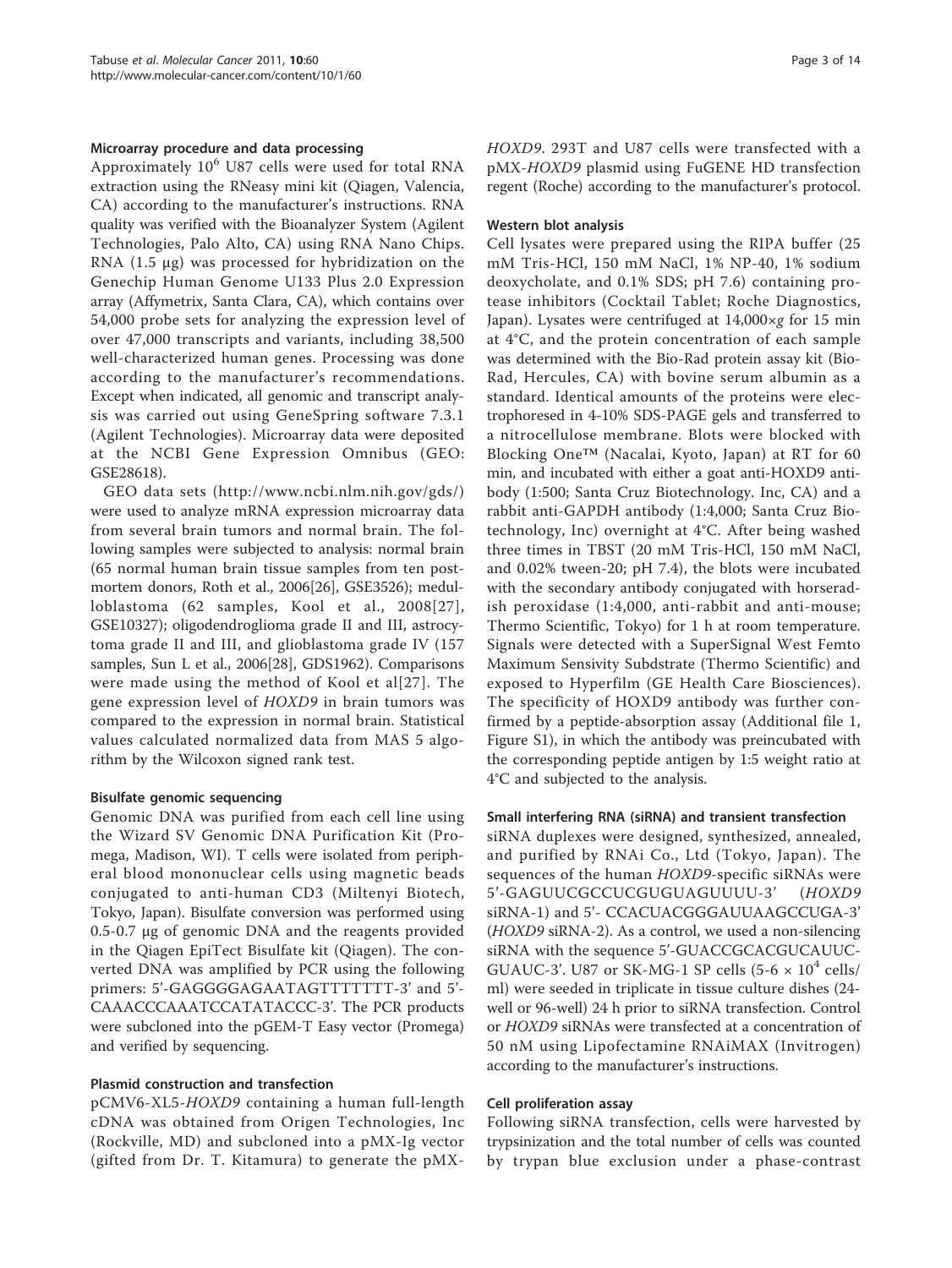microscope. A cell viability assay was performed using the Cell Titer-Glo Luminescent Cell Viability Assay kit (Promega) according to the manufacturer's protocol, using a luminometer (Wallac ARVO 1420 multilabel counter; WALLAC OY, Truku, Finland). Cell cycle analysis for live cells was performed using flow cytometry. siRNA-treated cells were stained with Vybrant DyeCycle Violet Stain (Invitrogen) for 30 min at 37°C according to the manufacturer's protocol and then subjected to flow cytometry (Gallios; Beckman Coulter). Raw data were analyzed using Multicycle for Windows (Beckman Coulter).

# Colony formation assay

48 h after siRNA transfection, cells (2  $\times$  10<sup>4</sup> cells) were mixed with 2 ml of culture medium containing 0.4% agar and 10% FCS and then plated on 2 ml of the bottom layer containing 0.6% agar with 10% FCS in each well of a 6-well plate. Each experiment was performed in triplicate. After 3 weeks culture, colonies were counted after staining with MTT 3-(4,5-dimethyl-2-thiazolyl)-2,5-diphenyl-2H-tetrazolium bromide.

# Apoptosis assay

Caspase 3/7 activity in siRNA-transfected cells was measured using the Caspase-Glo 3/7 assay kit (Promega) according to the manufacturer's instructions. U87 cells were plated in 96-well plates at a seeding density of 6 ×  $10^3$  cells/well, and caspase activity was assayed 48 h after siRNA transfection. To differentiate between apoptotic and necrotic cell death, siRNA-transfected cells (1  $\times$  10<sup>5</sup> cells/ml) were stained with 5  $\mu$ l Annexin-V antibody and 5 μl 7-AAD using an Annexin V-FITC/7- AAD-staining kit (Beckman Coulter), placed on ice for 10 min in the dark, and then analyzed by flow cytometry(EPICS XL; Beckman Coulter).

# Time-lapse cell imaging

Cells were transfected with control siRNA, HOXD9 siRNA-1 and HOXD9 siRNA-2. 24 h after transfection, 10,000 cells were plated on 24-well glass plates (IWAKI, Tokyo, Japan) and imaged using a NIKON TE2000-E microscope equipped with  $\times 200$  magnification lens (Nikon, Tokyo, Japan). The microscope stage was enclosed by a plastic air curtain and heated to 37°C. Time-lapse recordings were taken every 5 minutes for 96 h and analyzed using the image analysis software MetaMorph (Molecular Devices, Downingtown, PA). The cell division time of cells transfected with siRNAs was determined using the time-lapse images.

### Immunohistochemical staining

Paraffin-embedded tissue sections (5 μm) were deparaffinized in xylene and rehydrated. The sections were treated with a heat-based antigen retrieval method using a citrate solution (pH 6.0, 10 mM). Nonspecific binding of antibodies was blocked by incubation in 5% rabbit serum in 0.01 M PBS for 30 min. The slides were then incubated with goat anti-human HOXD9 polyclonal antibody (1:100; Santa Cruz Biotechnology, Inc., Santa Cruz, CA) diluted with 0.02% BSA in 0.01 M PBS overnight at 4°C in a humidified box. The slides were then incubated with a secondary antibody (Universal Immuno-peroxidase Polymer, Anti-goat; Histofine Simple Stain MAX PO (G), Nichirei Corporation, Tokyo, Japan) for 30 min at 37°C, and horseradish peroxidase labeling was visualized using 3,3'-diamonobenzidene (DAB). The sections were then lightly counterstained with hematoxylin. Each step was followed by three washes in PBS. To evaluate the proliferation of tumor cells, the same sections were stained with the monoclonal antibody MIB-1 (1:200; DAKO Japan, Kyoto, Japan) that recognizes the Ki-67 protein. The proliferating cell indexes were analyzed for >1000 tumor cells in more than three areas expressing the highest number of immunopositive nuclei. The analysis was performed using a digital camera (DXM-1200) attached to a microscope (Nikon) and ACT-1 software (Nikon). Immunohistochemical staining was performed in 29 glioma cases (5 diffuse astrocytomas, 11 anaplastic astrocytomas and 13 glioblastomas).

### Statistical analysis

The results are presented as mean values  $\pm$  S.D. Data were analyzed using a Student's  $t$  test with  $P < 0.05$  considered statistically significant.

### Results

# Analysis of HOXD9 gene expression in gliomas

To examine the expression level of HOXD9 mRNA in tissues, we firstly performed qRT-PCR analysis in normal human tissues using intron-spanning gene-specific primers. HOXD9 was highly expressed in normal colon, spleen, kidney, testis, placenta, and bladder but poorly in the brain (Figure [1A](#page-4-0)). Next, we performed qRT-PCR analysis in glioma tissues obtained from our university hospital, all seven samples showed a >9-fold higher expression as compared with both normal fetal and adult brain samples (Figure [1B\)](#page-4-0). This led us to investigate HOXD9 expression throught the published microarray databases. Bioinformatic analysis of data collected from published transcriptomes suggests an increase of HOXD9 expression in gliomas and more particularly in glioblastomas as compared to the normal brain tissues and medulloblastomas. Considering the heterogeneity of the samples and methods used, a statistical analysis of these differences was not relevant in these data sets (Figure [1C](#page-4-0)). However, focusing on a given study was more informative. As per the example of Sun et al 2006 we observe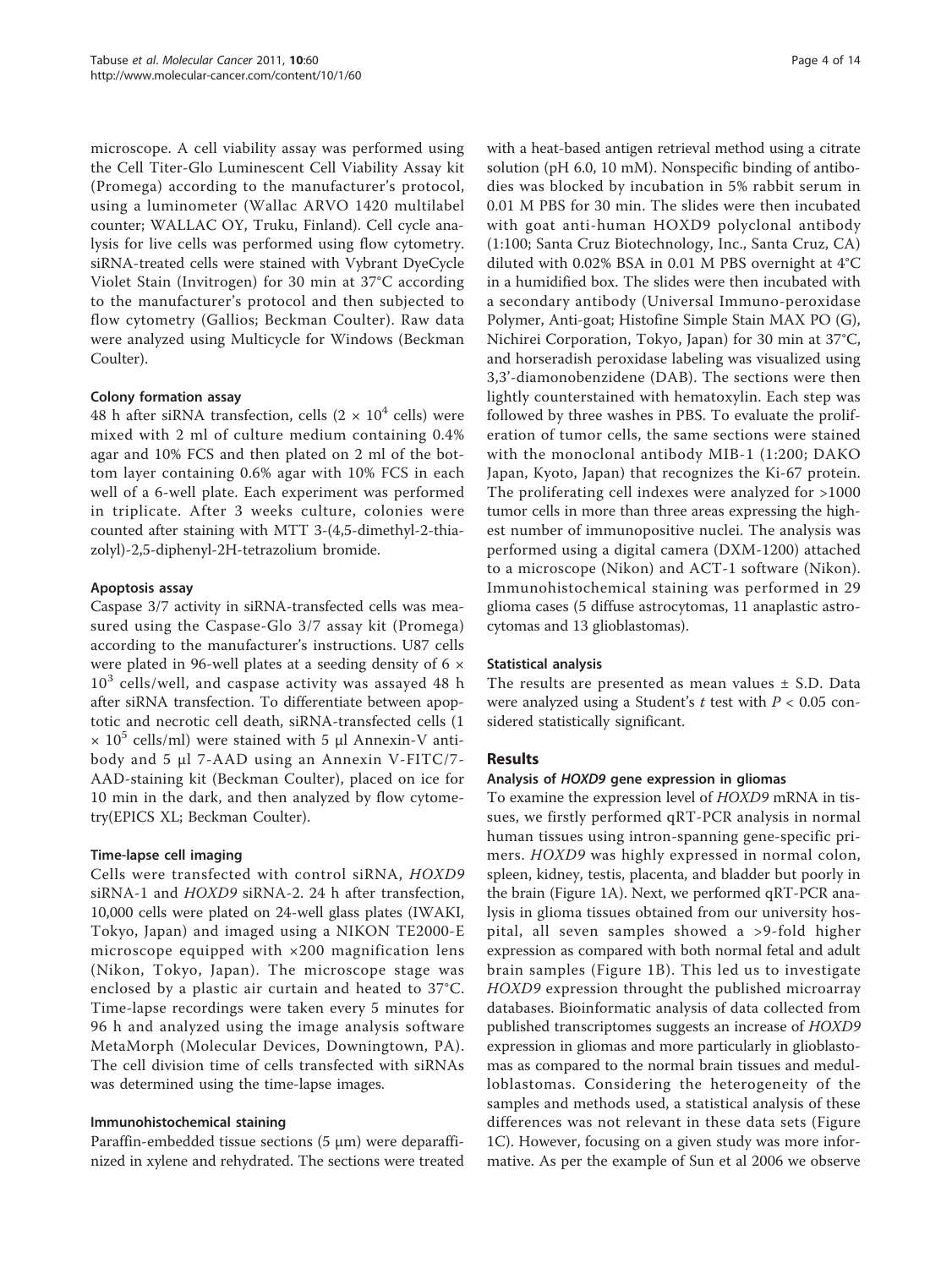<span id="page-4-0"></span>Tabuse et al. Molecular Cancer 2011, 10:60 http://www.molecular-cancer.com/content/10/1/60



experiments. Error bars indicate ± S.D. (C) Expression levels of HOXD9 in normal brain and brain tumors. Data were normalized using the results raised with the normal brain as reference. Gene expression and clinical outcome data were obtained from Gene Expression Omnibus (GEO) data sets at NCBI (GSE3526, GSE10327, GDS1962). (D) Analysis of HOXD9 gene expression in glioma cells and normal human astrocytes (NHA). For the graphs, the data are complied from three independent experiments. Error bars indicate  $\pm$  S.D.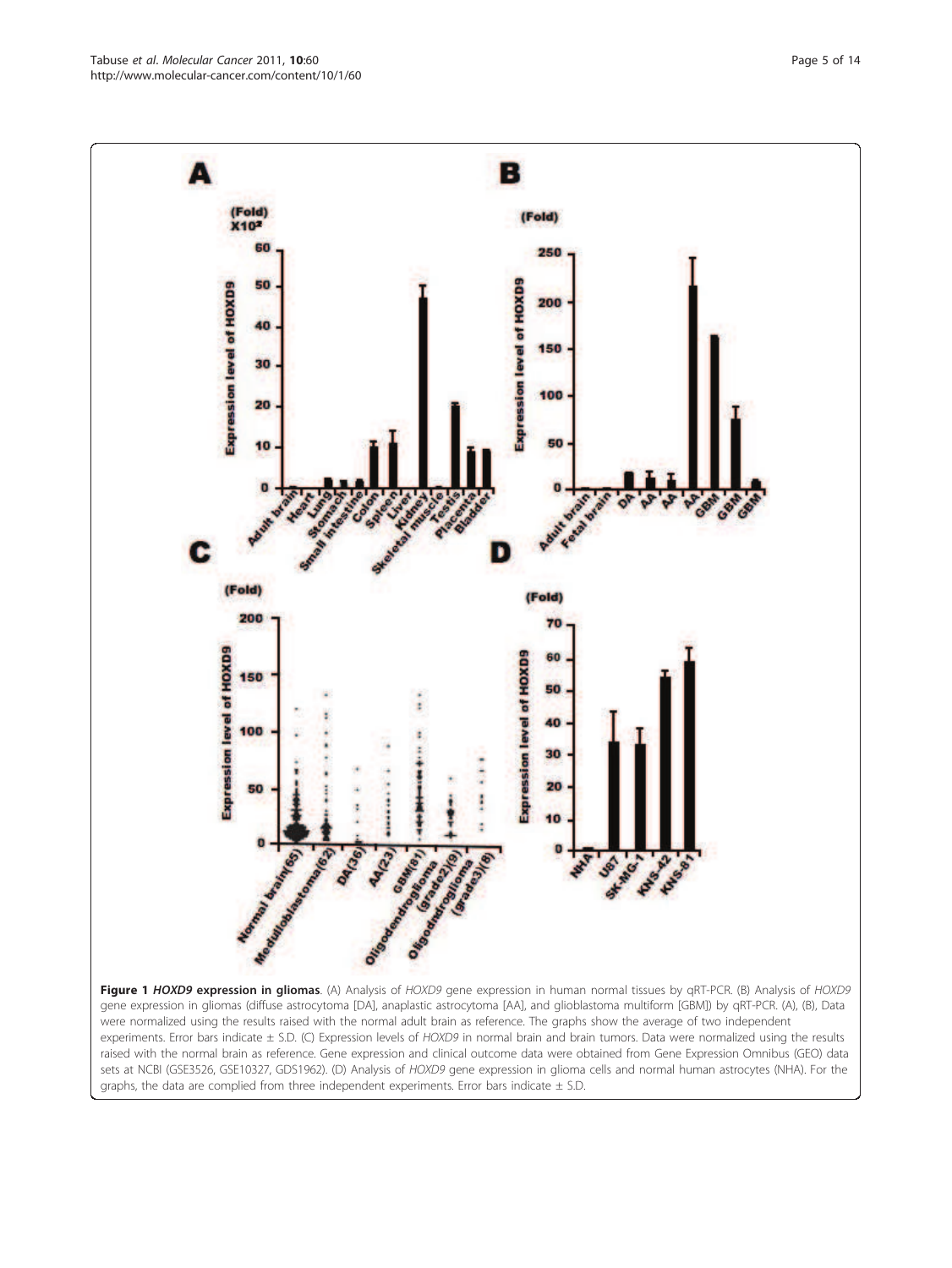a 2.6-fold increase (P value =  $2.93E-10$ )[[28](#page-13-0)]. We also examined the expression of HOXD9 mRNA in four glioma cell lines, U87, SK-MG-1, KNS-42 and KNS-81 and found higher expression of HOXD9 mRNA compared with that in normal human astrocytes (33-, 32.5-, 52.8-, and 57.5-fold higher, respectively; Figure [1D](#page-4-0)).

# Immunohistochemical analysis of HOXD9 in gliomas

Immunohistochemical analysis showed that the number of HOXD9-positive cells was very low in normal cerebral cortex tissue surrounding a surgical biopsy, in agreement with our results from qRT-PCR (Figure [1C](#page-4-0) and 2A). However, HOXD9-positive cells were observed in both anaplastic astrocytoma (Figure 2B) and GBM tissues (Figure 2C). To examine the antibody specificity, no primary antibody staining was performed (Figure 2D). Furthermore, immunizing peptide adsorption experiments by western blot method (Additional file [1](#page-12-0), Figure S1) and immunohistochemical method in kidney tissues (data not shown) showed that weak immunoreactivity, confirming the specificity of the antibody.

In some cells, HOXD9 immunoreactivity was observed in the both cytoplasm and the nucleus (Figure 2B); however, most of the HOXD9 labeling was confined to the nucleus, consistent with its function as a transcription factor (Figure 2C). We also observed no correlation between HOXD9 expression and cell proliferation in gliomas using the MIB-1 index (Table [1\)](#page-6-0).

# Gene silencing of HOXD9 decreases cell proliferation of glioma U87 cells

To investigate the role of HOXD9 in tumor cells, we examined changes in U87 glioma cell proliferation in the absence of HOXD9 using siRNA. We designed two different siRNAs to reduce the gene expression of HOXD9 (Figure [3A](#page-7-0)). Cell number was counted 2 and 4 days after siRNA transfection into U87 cells. There were fewer cells present after transfection with either of the two HOXD9 siRNAs compared with the control siRNA transfected cells (Figure [3B\)](#page-7-0). In addition, the decrease of cell proliferation by HOXD9 gene silencing was observed in KNS-42 and KNS-81 glioma cells (Additional file [2](#page-12-0),



Figure 2 Immunohistochemical analysis of HOXD9 expression in gliomas and normal brain tissue. Only a few HOXD9 immunopositive cells were detected in normal tissues from the cerebral cortex in an oligodendroglioma (A). In an anaplastic astrocytoma (B, WHO grade III) and a glioblastoma (C, WHO grade IV), HOXD9 immunopositive cells were observed in both the cytoplasm and the nucleus. (D) No primary antibody control. The sections were counterstained with hematoxylin. The boxed area shows higher magnification images. Scale bar = 25 μm.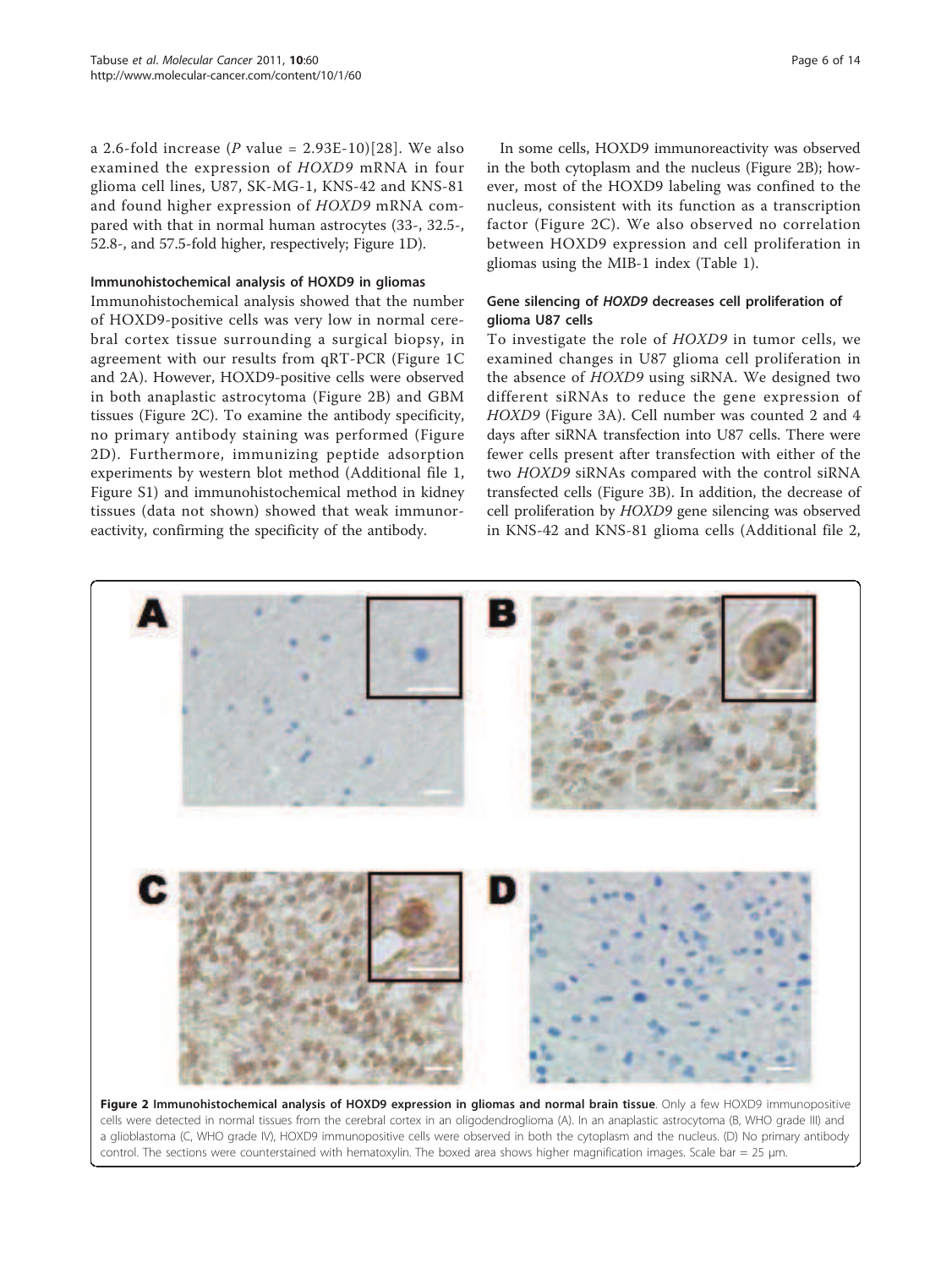| Case no         | Histology              | Age (years) | Sex           | $MIB-1(%)^a$ | Immunohistochemistry <sup>b</sup> |
|-----------------|------------------------|-------------|---------------|--------------|-----------------------------------|
| WHO grade IV    |                        |             |               |              |                                   |
| GB1             | Glioblastoma           | 60          | M             | 40.7         | $^{+++}$                          |
| GB <sub>2</sub> | Glioblastoma           | 79          | F             | 44.8         | $++++$                            |
| GB3             | Glioblastoma           | 72          | M             | 9.1          | $^{+}$                            |
| GB4             | Glioblastoma           | 55          | F             | 14.0         |                                   |
| GB5             | Glioblastoma           | 34          | M             | 8.0          |                                   |
| GB6             | Glioblastoma           | 28          | M             | 53.0         | $^{+++}$                          |
| GB7             | Glioblastoma           | 33          | M             | 8.1          | $^{++}$                           |
| GB8             | Glioblastoma           | 55          | F             | 37.2         | $^{+++}$                          |
| GB9             | Glioblastoma           | 69          | M             | 30.1         | $^{++}$                           |
| GB10            | Glioblastoma           | 38          | M             | 36.4         |                                   |
| GB11            | Glioblastoma           | 61          | F             | 23.8         |                                   |
| GB12            | Glioblastoma           | 53          | F             | 11.2         |                                   |
| GB13            | Glioblastoma           | 60          | F             | 20.4         |                                   |
| WHO grade III   |                        |             |               |              |                                   |
| AA1             | Anaplastic astrocytoma | 50          | F             | $0.8\,$      | $^{+++}$                          |
| AA2             | Anaplastic astrocytoma | 77          | F             | 2.6          | $^{+}$                            |
| AA3             | Anaplastic astrocytoma | 36          | M             | 1.2          | $++$                              |
| AA4             | Anaplastic astrocytoma | 76          | F             | 34.2         | $\! + \!$                         |
| AA5             | Anaplastic astrocytoma | 39          | M             | 2.2          | $++$                              |
| AA6             | Anaplastic astrocytoma | 27          | ${\mathsf M}$ | 5.2          | $\! + \!$                         |
| AA7             | Anaplastic astrocytoma | 52          | F             | 19.6         | $^{+++}$                          |
| AA8             | Anaplastic astrocytoma | 45          | F             | 4.0          |                                   |
| AA9             | Anaplastic astrocytoma | 27          | F             | 7.8          |                                   |
| AA10            | Anaplastic astrocytoma | 39          | F             | 3.2          | $^{+++}$                          |
| AA11            | Anaplastic astrocytoma | 9           | F             | 1.6          | $\! + \!$                         |
| WHO grade II    |                        |             |               |              |                                   |
| DA1             | Diffuse astrocytoma    | 37          | M             | 4.5          | $\! + \!$                         |
| DA <sub>2</sub> | Diffuse astrocytoma    | 36          | M             | 3.0          | $++$                              |
| DA3             | Diffuse astrocytoma    | 3           | M             | 2.9          | $^{++}$                           |
| DA4             | Diffuse astrocytoma    | 50          | M             | 1.           |                                   |
| DA5             | Diffuse astrocytoma    | 10          | M             | 2.4          | $^{++}$                           |

<span id="page-6-0"></span>Table 1 Association of HOXD9 expression and MIB-1 index in glioma tissues

<sup>a</sup> The proliferating cell index was analyzed in >1000 tumor cells in more than three areas expressing the highest number of MIB-1-positive nuclei. <sup>b</sup> The patterns of HOXD9 staining are described as (-) negative or faint staining; (+) positive in less than 30% of tumor cells; (++) positive in less than 70% of tumor cells; (+++) positive in more than 70% of tumor cells. M, male; F, female.

Figure S2). Cell cycle analysis of live cells using Vybrant DyeCycle Violet dye showed that the S-phase and G2 phase cell populations decreased 3 days after HOXD9 siRNA transfection in U87 cells (Figure [3C](#page-7-0)). Furthermore, gene silencing of HOXD9 reduced the number of colony formation in U87 glioma cells compared to the control (Figure [3D\)](#page-7-0). These results suggest that HOXD9 may be involved in glioma cell proliferation.

# Gene silencing of HOXD9 induces apoptosis in U87 glioma cells

In addition to the analysis of proliferation, we analyzed the effect of HOXD9 gene silencing on apoptosis in U87 cells. We evaluated the cell division time and morphological changes in U87 glioma cells after HOXD9 siRNA transfection using a time-lapse video microscope system according to our previous study[[29\]](#page-13-0). The average cell division time in HOXD9 siRNA-transfected cells was greater than that in the control cells  $(47.2 \pm 18)$  h for control siRNA vs. 81.1  $\pm$  1.3 h for HOXD9 siRNA-2,  $p =$ 0.03; Figure [4A](#page-8-0)). Furthermore, many HOXD9 cells underwent apoptosis, observed as cell fragmentation (Figure [4B](#page-8-0)). To confirm whether the morphological changes were the result of apoptotic cell death, we performed flow cytometric analysis using Annexin-V/7-ADD staining. Compared with control cells, the number of Annexin V<sup>+</sup>/7-ADD<sup>-</sup> cells was significantly higher after HOXD9 siRNA transfection on Day 3 (Figure [4C](#page-8-0)). The total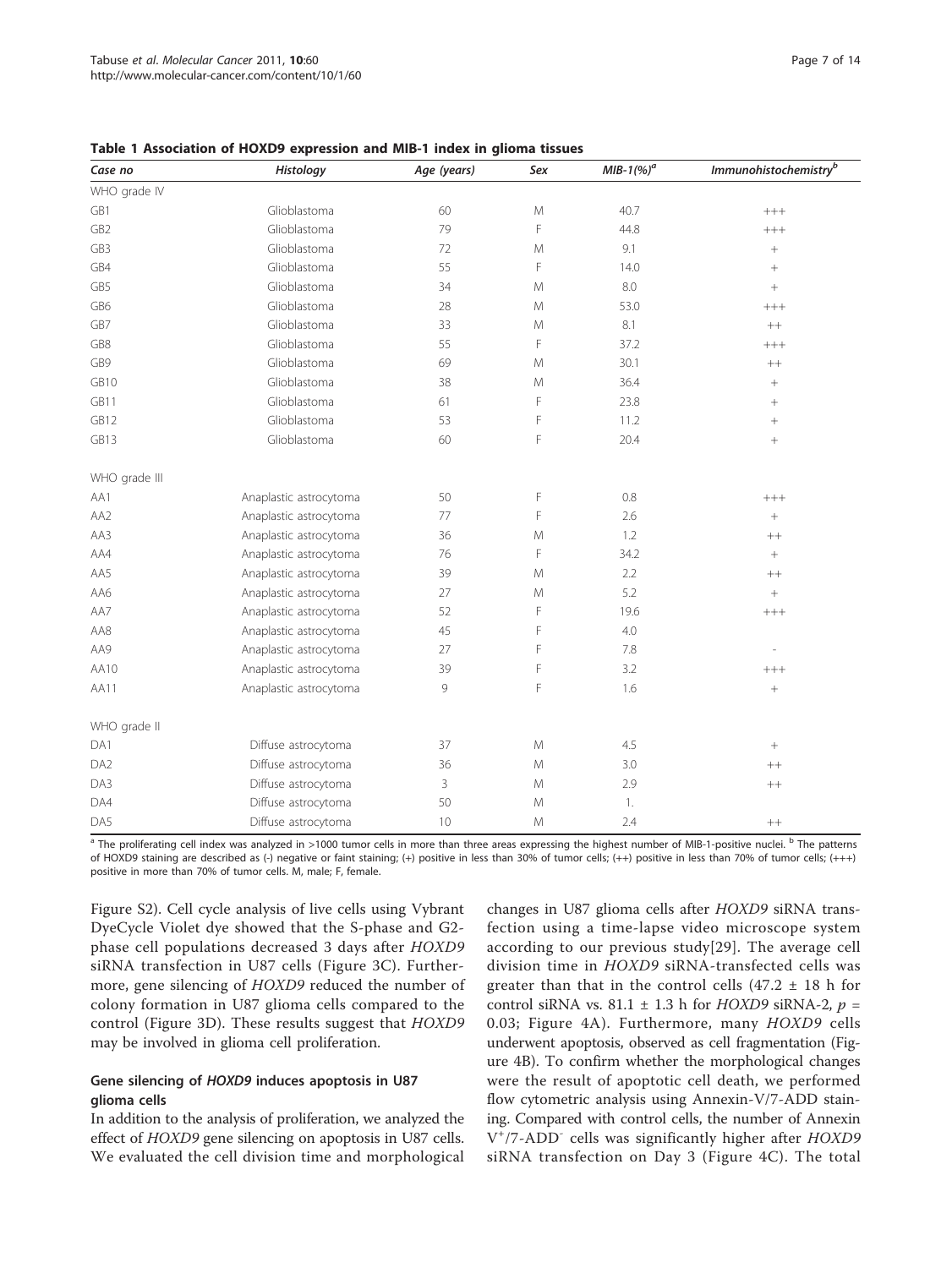number of Annexin-V<sup>+</sup> cells was higher after HOXD9 siRNA transfection (Figure [4D](#page-8-0)). We also measured the activity of caspase 3/7, which is known to promote apoptosis. Two days after HOXD9 siRNA transfection, caspase 3/7 activity was induced (Figure [4E\)](#page-8-0).

To identify the molecules involved in cell death associated with HOXD9 silencing, we extracted total RNA from control- and HOXD9-siRNA transfected cells on Day 2, and subjected them to DNA microarray analysis. Genes that showed a >2-fold change in expression



<span id="page-7-0"></span>Tabuse et al. Molecular Cancer 2011, 10:60 http://www.molecular-cancer.com/content/10/1/60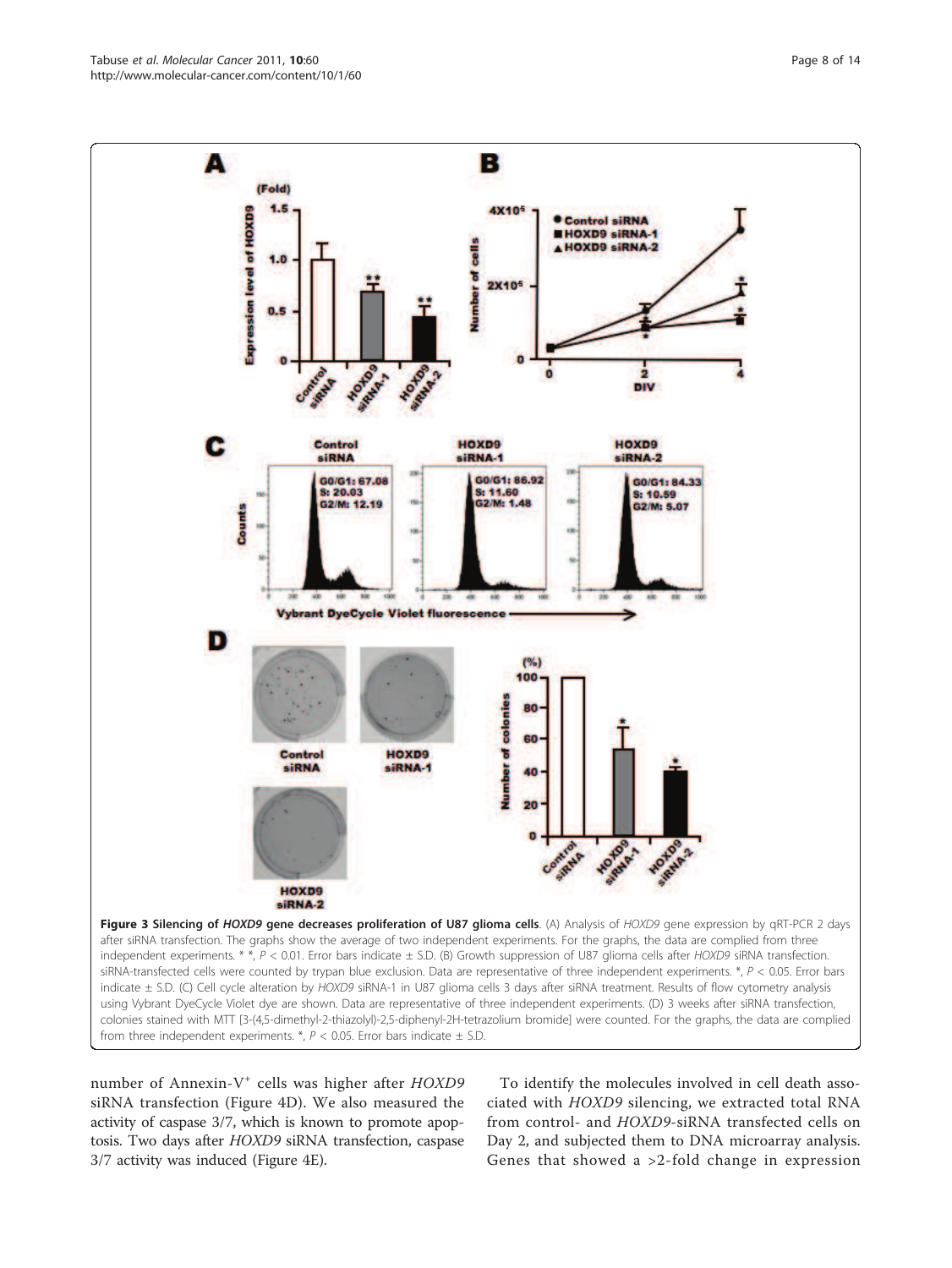<span id="page-8-0"></span>

Figure 4 Silencing of HOXD9 gene induces apoptosis in U87 glioma cells. (A) Average cell division time of siRNA-treated cells was measured for 4 days starting 24 h after transfection (n = 3). \*,  $P < 0.05$ . Error bars indicate  $\pm$  S.D. (B) Representative images of U87 glioma cells transfected with control or HOXD9 siRNA in the time-laps cell imaging analysis of three independent experiments (C) Determination of apoptosis by flow cytometry 3 days after siRNA transfection. Early apoptosis (lower right, Annexin V<sup>+</sup>/7ADD), late apoptosis (upper right, Annexin V<sup>-</sup>/7ADD +), necrotic cells (upper left, Annexin V/7ADD<sup>+</sup>), and normal cells (lower left, Annexin V/7-ADD<sup>-</sup>) from a representative experiment at least three independent experiments. (D) Average percentage of Annexin V<sup>+</sup> cells. For the graphs, the data are complied from three independent experiments. \*\*,  $P < 0.01$ . Error bars indicate  $\pm$  S.D. (E) Analysis of caspase3/7 activity in U87 glioma cells 48 hr after siRNA treatment. For the graphs, the data are complied from three independent experiments. \*,  $P < 0.05$ , \*\*,  $P < 0.01$ . Error bars indicate  $\pm$  S.D.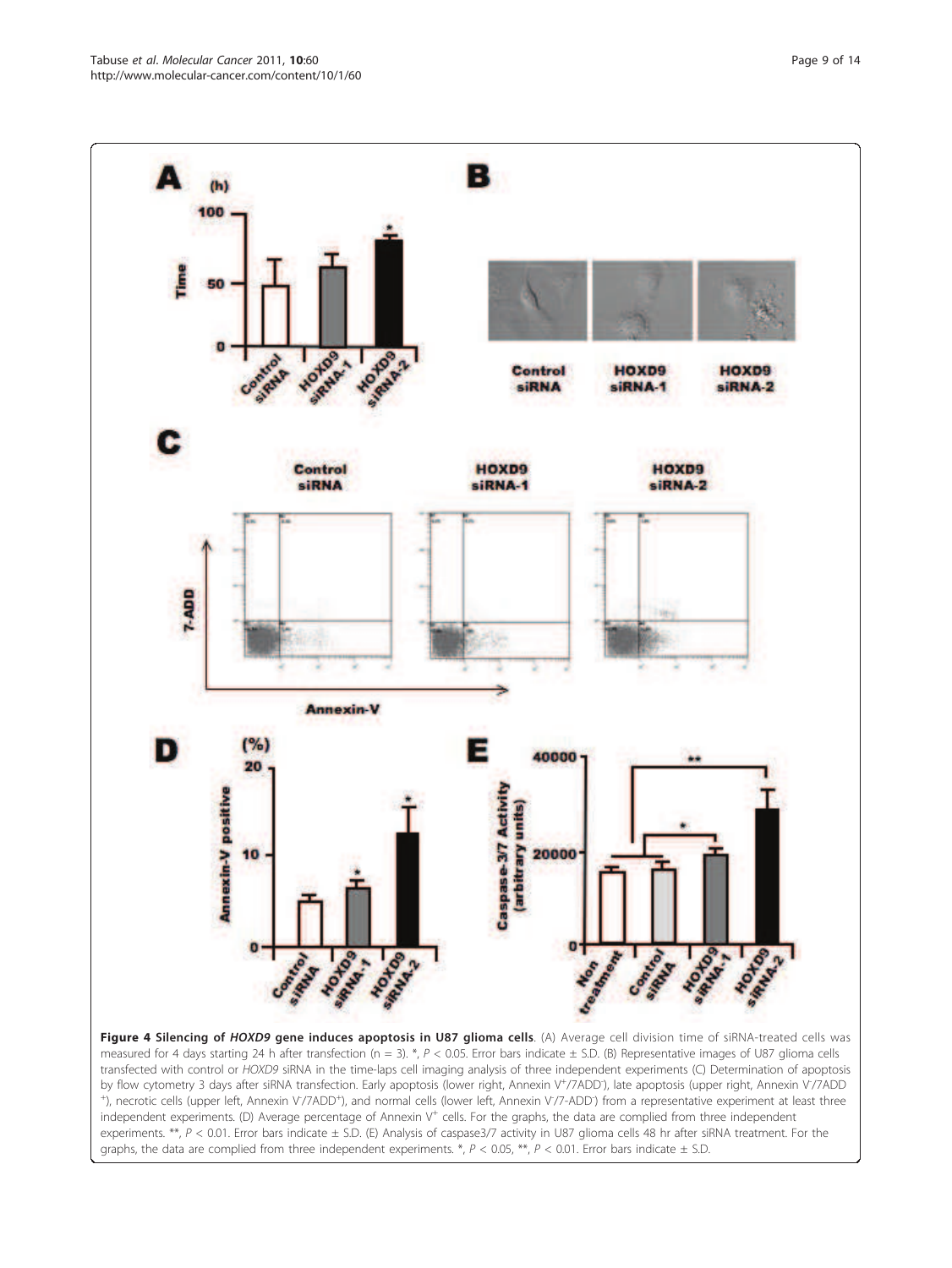between control siRNA- and HOXD9 siRNA-transfected cells were considered to be significantly changed. Figure [5A](#page-10-0) shows the cluster analysis of selected genes obtained from the Gene Ontology database under the classifications "apoptosis regulator activity" and "cell growth and/ or maintenance". Of the listed genes, we focused on BCL-2, a known anti-apoptotic factor, and TRAIL, a member of the tumor necrosis factor family of cell death-inducing ligands, as candidate apoptosis-related genes in this study. It has been reported that TRAIL can induce apoptosis in U87 cells[[30\]](#page-13-0). To confirm the results from the microarray analysis, we performed qRT-PCR analysis to quantify the mRNA level of these two genes. Compared with control siRNA-transfected U87 cells, BCL-2 mRNA was lower and TRAIL mRNA was higher in HOXD9 siRNA treated cells, consistent with the results from the microarray analysis (Figure [5B](#page-10-0)). Collectively, these results suggest that HOXD9 silencing promotes cell death in U87 cells.

# HOXD9 is involved in the proliferation of SK-MG-1 SP cells

Recently, we found that a side population (SP) of cells in a glioma cell line, SK-MG-1, possesses the properties of glioma stem-like cells[[22\]](#page-13-0). We analyzed the expression levels of HOXD9 in SP and non-SP SK-MG-1 cells using qRT-PCR, and found higher expression of HOXD9 mRNA in SP cells compared with non-SP cells (Figure [6A](#page-11-0)). We performed a cell proliferation assay using SP cells transfected with either control or HOXD9 siRNA. QRT-PCR confirmed efficient gene silencing of HOXD9 in SK-MG-1 SP cells transfected with HOXD9 siRNA (data not shown). The viability of SK-MG-1 SP cells was significantly attenuated by HOXD9 siRNA compared with control siRNA 48 h after transfection (Figure [6B](#page-11-0)).

# HOXD9 expression in human GCSCs

We cultured human GCSCs as glioma spheres from glioma surgical specimens and established five cell lines as described in our previous study[\[10](#page-13-0)]. SOX2, a known neural stem/progenitor cell (NSPC) marker, is also expressed in gliomas and GCSCs[[31](#page-13-0)]. We performed qRT-PCR to examine the expression of HOXD9 and SOX2 in GCSCs compared with normal primary astrocytes and NSPCs derived from fetal brain and cultured as neurospheres[[32\]](#page-13-0). The expression of SOX2 and HOXD9 in GCSCs was higher than that in normal astrocytes and NSPCs. Also, HOXD9 expression was higher than SOX2 expression in some GCSCs (Figure [6C](#page-11-0)).

# **Discussion**

This is the first study examining the function of HOXD9 in gliomas. We found that HOXD9 was more highly expressed in gliomas and GCSCs and that gene silencing of HOXD9 reduced the proliferation of both glioma cells and glioma cancer stem-like cell population.

The expression of homeobox family genes is generally restricted during embryogenesis. Recently, it was reported that HOXD9 is expressed in murine neural tubes and neural crest cells during development[\[33](#page-13-0)]. In this study, we observed the high expression of HOXD9 in normal adult human kidney and testis. The misexpression of homeobox transcription factor genes has also been reported in cancer tissues; for example, HOXA1 and Six1 transform mammary epithelial cells[[34,35](#page-13-0)], and Msx1 and  $Cdx$  transform myoblasts [\[36\]](#page-13-0) and intestinal epithelial cells [[37](#page-13-0)], respectively. Although the mechanisms underlying the misexpression of homeobox transcription factor genes in cancer remain elusive, the deregulation of non-coding RNA expression and/or changes in the methylation status of the promoters may be involved. Recently, it has been reported that non-coding RNA residing in the HOXC locus could act in trans to regulate transcription of the HOXD locus with the Polycomb-repressive complex 2 (PRC2)[\[38](#page-13-0)]. HOXD11 and HOXD12 are regulated by the Polycomb group proteins during embryonic stem cell differentiation[[39](#page-13-0)]. We performed bisulfate sequencing to compare the methylation status of the HOXD9 promoter in U87 cells compared with normal human T cells and NSPCs. Hypermethylation of CpG islands was observed in the HOXD9 promoter region in U87 cells compared to T cells and NSPCs when HOXD9 gene expression was high (Additional file [3](#page-12-0), Figure S3). This relationship between gene expression and methylation status has also been observed in HOXB family genes in small-cell lung cancer [[40\]](#page-13-0). Hypermethylation of CpG islands in promoter regions has been reported for many genes, including the HOXC and HOXD cluster genes associated with HOXD9 in human astrocytomas[[39,41](#page-13-0)]. It is difficult to understand why hypermethylation correlates with increased rather than decreased gene expression. In the future, it may be important to evaluate the methylation status of HOXD9 in the whole genome, as well as histone modification in gliomas and GCSCs compared with normal brain and NSPCs using the tiling array system and/or a next-generation sequencer. Thus, the analyses of epigenetic regulation of HOXD9 gene expression in gliomas and GCSCs related to Polycomb proteins and non-coding RNA will be an important issue in the near future.

We showed that gene knockdown of HOXD9 reduces the proliferation of U87, KNS-42, and KNS-81 glioma cells and glioma cancer stem-like cells; SK-MG-1 SP cells. So far, HOXD9 is reported to be involved in the regulation of cell proliferation in rheumatoid arthritis [[42\]](#page-13-0) and carcinogenesis[\[43](#page-13-0)], indicating that HOXD9 may contribute to cell proliferation in HOXD9-expressing cells in gliomas including GCSCs In our preliminary experiment, transiently over-expressed HOXD9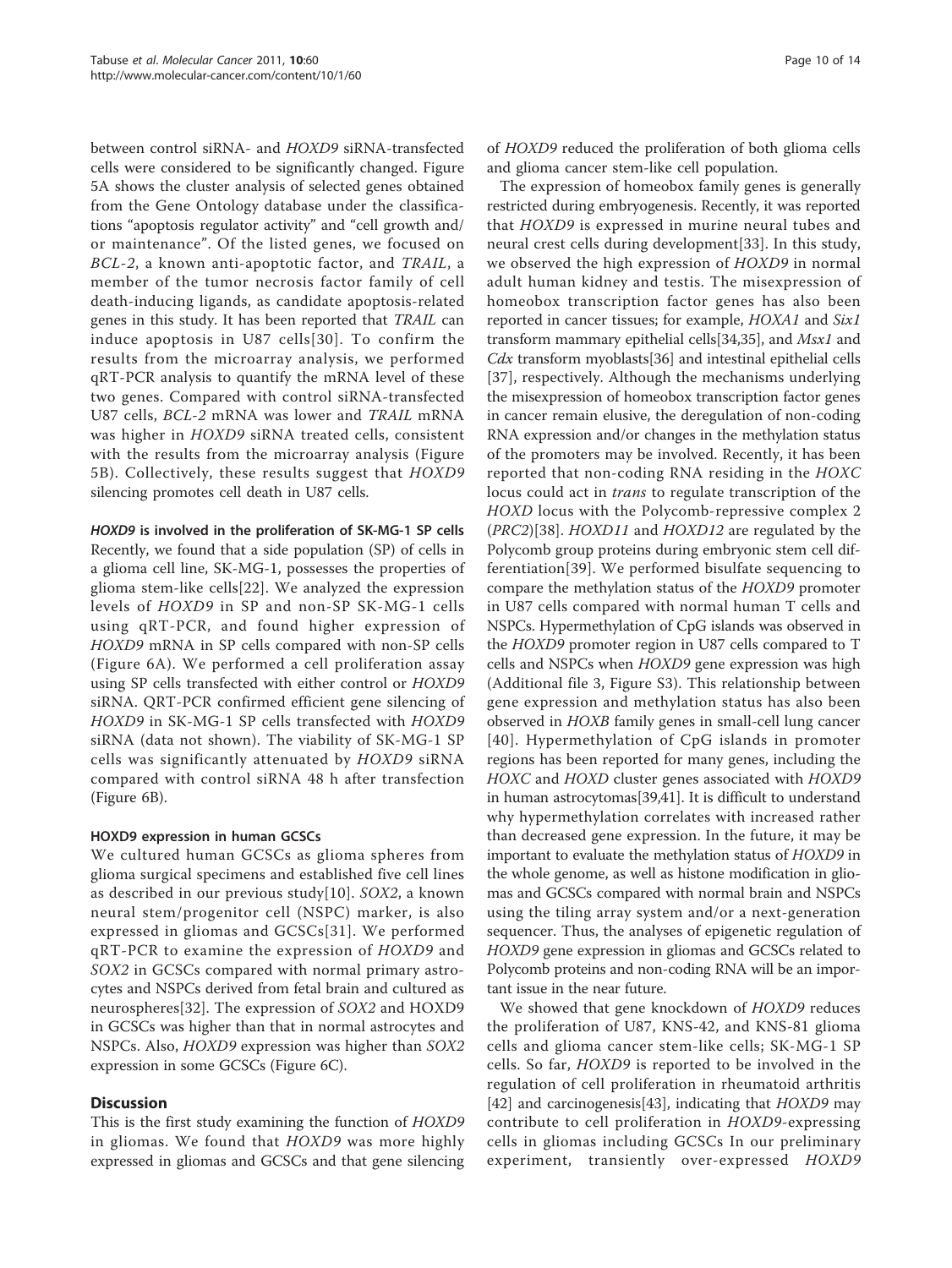**PARTIAL AVENUE** Figure 5 Effect of HOXD9 gene knockdown on the expression of apoptosis- and cell proliferation-related factors. (A) Gene expression in U87 glioma cells transfected with HOXD9 siRNA or control siRNA was determined by microarray analysis. A gene list generated by a Gene Ontology search against "Apoptosis regulator activity" and "Cell growth and/or maintenance" was clustered using a hierarchical method. The red, green, and brown scale represents the expression level of a gene above, below, or equal to the mean expression level for that gene across all samples, respectively. (-) indicates that the gene was not annotated in the NCBI gene bank list. (B) Analysis of BCL-2 and TRAIL gene expression in U87 glioma cells by qRT-PCR 2 days (BCL-2) or 3 days (TRAIL) after siRNAs transfection. Each mRNA was normalized against GAPDH mRNA and expressed relative to the normalized value for control siRNA-treated cells. For the graphs, the data are complied from three independent experiments. \*\*,  $P < 0.01$ . Error bars indicate  $\pm$  S.D.

**Control HOXD9** siRNA siRNA-2 **VHL** TNFRSF18 **TRAIL**  $\left( \cdot \right)$ TNFRSF10D **ANGPTL4 SEMA4D** TNFRSF11B PPP2R1B **BRCA1 CASP2 TRAF4** DUSP22 **TGFB1 CASP2 ADRA1A** 

 $0.0$  0.2 0.4 0.6 0.8

BCL-2

APARTHY W

HOHAMA

HOTOS 2

Control Co

SIRNA Y

 $1.0$ 

**Relative expression (Fold)** 

G

2

Control Co

**TBRG4** PPP2R1B **BCL2 ALB** 

2.0 3.0 4.0 5.0

**TRAIL** 

HOHALLY

<span id="page-10-0"></span>

В

**Relative expression (Fold)** 

 $0.5$ 

 $\bullet$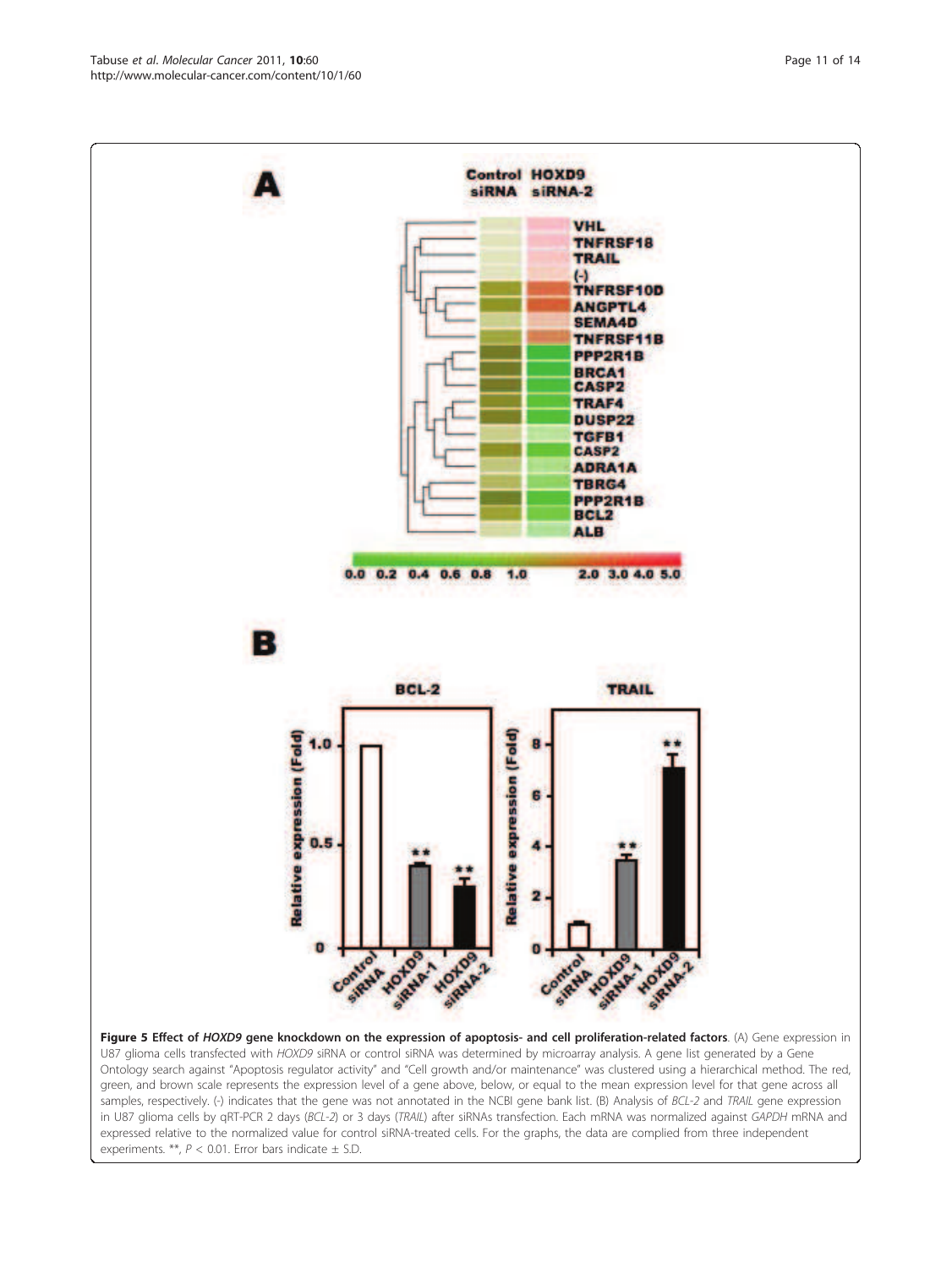<span id="page-11-0"></span>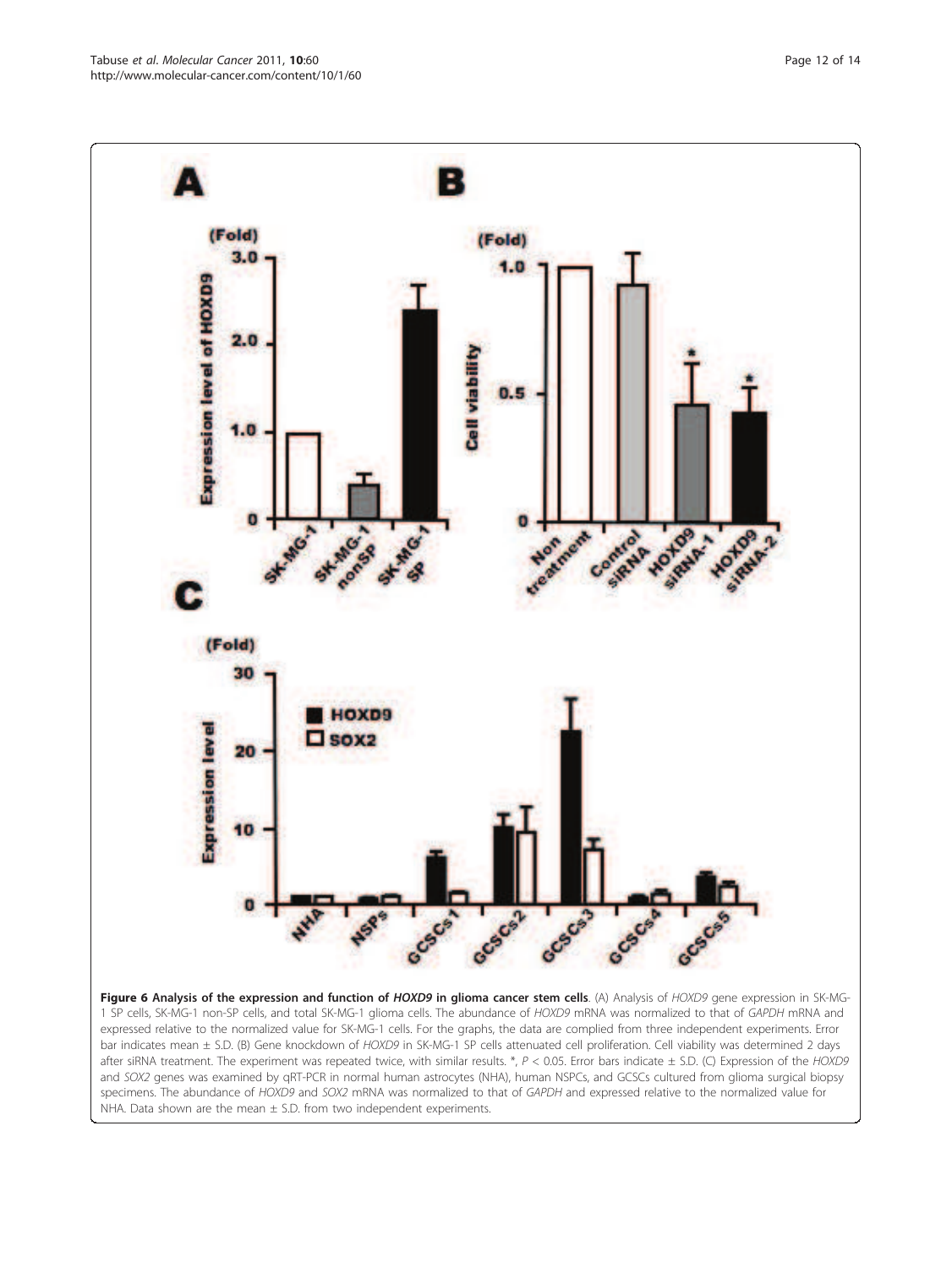<span id="page-12-0"></span>increased the S-phase cell population of U87 cells in cell cycle analysis (data not shown). In this study, gene silencing of HOXD9 induced apoptosis and reduced the expression of BCL-2 in glioma cells, indicating that HOXD9 may support the cell survival. Furthermore, immunohistochemical studies showed no apparent correlation between HOXD9 expression level and WHO grade or MIB-1 index, suggesting that HOXD9 may be expressed in primitive cancer cell populations, including GCSCs in vivo. As for the upstream factors of HOXD9, it has been reported that HOXD9 expression is induced by Wnt signaling[[33\]](#page-13-0), which is a maintenance factor for neural stem cells[\[44\]](#page-13-0) and neural crest cells[\[45](#page-13-0)], suggesting that HOXD9 may act as a maintenance or survival factor for GCSCs undercontrol of Wnt signaling. HOXB1 also supports the maintenance and expansion of neural progenitor cells[[46\]](#page-13-0), and HOXB4 may expand hematopoietic stem cells[[47\]](#page-13-0). Taken together, these results indicate that some homeobox proteins including HOXD9 may contribute to cancer stem cell maintenance in addition to the cell proliferation and/or survival.

In the present study, we demonstrated that HOXD9 was highly expressed in glioma cells and GCSCs cultured from patient specimens compared with human NSPCs and astrocytes. To date, drug development for targeting cancer stem cells is an important issue in cancer therapy [[48](#page-13-0)]. Therefore, it is very important for this purpose to find targets expressed in cancer stem cells with a high specificity. In this point, HOXD9 may be an ideal therapeutic target for the treatment of gliomas because the expression in NSPCs and astrocytes is lower than GCSCs, suggesting that HOXD9 targeted therapy may have a therapeutic index. In fact, knockdown of HOXD9 decreased the proliferation of glioma cancer stem-like cells in vitro, supporting the idea. Recently, it has been reported that HOXA9 decreases apoptosis and increases cell proliferation in glioma cells by epigenetic control[[49](#page-13-0)] and the expression of HOXA10 in GBM-derived spheres [[50\]](#page-13-0). Thus, it may be intriguing to study the detailed analysis of HOX families in GCSCs in the future for the development of drug discovery targeted for GCSCs.

# Conclusions

HOXD9 may be useful as a marker for glioma and GCSCs, and therapies targeting HOXD9 should be considered for further development.

# Additional material

[Additional file 1: F](http://www.biomedcentral.com/content/supplementary/1476-4598-10-60-S1.TIFF)igure S1. Peptide pre-absorption analysis of Western blot. The anti-HOXD9 antibody was pre-incubated with blocking peptide (antigen) by 1:5 Weight ratio at 4°C overnight. Immunizing peptide adsorption showed weak immunoreactivity towards over-expressed HOXD9 in 293T cells.

[Additional file 2: F](http://www.biomedcentral.com/content/supplementary/1476-4598-10-60-S2.TIFF)igure S2. Silencing of HOXD9 gene decreases proliferation of KNS-42 and KNS-81 glioma cells. (A) Analysis of HOXD9 gene expression by qRT-PCR analysis 2 days after siRNA transfection in KNS-42 and KNS-81 glioma cells. (B) Gene knockdown of HOXD9 in in KNS-42 and KNS-81cells attenuated cell proliferation. Cell viability was determined 2 days after siRNA treatment. For the graphs, the data are complied from three independent experiments.  $*$ ,  $P$  < 0.05, \*\*,  $P < 0.01$ . Error bars indicate  $\pm$  S.D.

[Additional file 3: F](http://www.biomedcentral.com/content/supplementary/1476-4598-10-60-S3.TIFF)igure S3. Analysis of CpG methylation. (A) A schematic representation of the previously described restriction landmark genomic scanning (RLGS) clone[\[16](#page-13-0)] and the position of the CpG islands within the promoter region of the HOXD9 gene. (B) Methylation maps derived from bisulfate sequencing analysis of human T cells, NSPCs, and U87 glioma cells. ●, methylated; ○, unmethylated.

#### Acknowledgements

We thank the Collaborative Research Resources, Keio University School of Medicine (Keio-Med Open Access Facility) for technical assistance. We also thank Ms. Sayaka Teramoto, Ms. Reiko Kuwahara, and Mr. K. Morii (Keio University School of Medicine) for technical assistance, Dr. T. Kitamura (Tokyo University) for the gift of plasmid pMX-Ig, and Dr. Marcel Kool (Department of Human Genetics, Academic Medical Center, Amsterdam) for microarray data mining.

The authors would also like to acknowledge Dr. Kesari Santosh (University of California, San Diego) for critical reading of the manuscript. HC: equipe labelisee La Ligue 2007.

#### Author details

<sup>1</sup>Neuroimmunology Research Group, Keio University School of Medicine, 35 Shinanomachi, Shinjuku-ku, Tokyo 160-8582, Japan. <sup>2</sup>Department of Neurosurgery, Keio University School of Medicine, 35 Shinanomachi, Shinjuku-ku, Tokyo 160-8582, Japan. <sup>3</sup>Division of Cellular Signaling, Institute for Advanced Medical Research, Keio University School of Medicine, 35 Shinanomachi, Shinjuku-ku, Tokyo 160-8582, Japan. <sup>4</sup>Division of Gene Regulation, Institute for Advanced Medical Research of Keio University School of Medicine, 35 Shinanomachi, Shinjuku-ku, Tokyo 160-8582, Japan. 5 Team Glial Plasticity Inserm UMR 894, University Paris Descartes, 75014 Paris, France. <sup>6</sup>Division of Physiology, Keio University School of Medicine, 35 Shinanomachi, Shinjuku-ku, Tokyo 160-8582, Japan.

#### Authors' contributions

Conceived and designed the experiments:  $MT<sup>1</sup>$  SO  $MT<sup>2</sup>$ . Performed the experiments:  $MT<sup>1</sup>$  SO YO RF AM CT. Analyzed the data:  $MT<sup>1</sup>$  SO. Contributed reagents/materials/analysis tools: KY TK HS HC YM HO YK. Wrote the paper:  $MT^T$  SO HC MT<sup>2</sup> (MT<sup>1</sup>, M. Tabuse; MT<sup>2</sup>, M. Toda). All authors read and approved the final manuscript.

#### Competing interests

The authors declare that they have no competing interests.

Received: 3 December 2010 Accepted: 22 May 2011 Published: 22 May 2011

#### References

- 1. Benjamin R, Capparella J, Brown A: [Classification of glioblastoma](http://www.ncbi.nlm.nih.gov/pubmed/12784873?dopt=Abstract) [multiforme in adults by molecular genetics.](http://www.ncbi.nlm.nih.gov/pubmed/12784873?dopt=Abstract) Cancer J 2003, 9:82-90.
- 2. Stupp R, Mason WP, van den Bent MJ, Weller M, Fisher B, Taphoorn MJ, Belanger K, Brandes AA, Marosi C, Bogdahn U, et al: [Radiotherapy plus](http://www.ncbi.nlm.nih.gov/pubmed/15758009?dopt=Abstract) [concomitant and adjuvant temozolomide for glioblastoma.](http://www.ncbi.nlm.nih.gov/pubmed/15758009?dopt=Abstract) N Engl J Med 2005, 352:987-996.
- 3. Reya T, Morrison SJ, Clarke MF, Weissman IL: [Stem cells, cancer, and](http://www.ncbi.nlm.nih.gov/pubmed/11689955?dopt=Abstract) [cancer stem cells.](http://www.ncbi.nlm.nih.gov/pubmed/11689955?dopt=Abstract) Nature 2001, 414:105-111.
- 4. Vescovi AL, Galli R, Reynolds BA: [Brain tumour stem cells.](http://www.ncbi.nlm.nih.gov/pubmed/16723989?dopt=Abstract) Nat Rev Cancer 2006, 6:425-436.
- 5. Stiles CD, Rowitch DH: [Glioma stem cells: a midterm exam.](http://www.ncbi.nlm.nih.gov/pubmed/18579075?dopt=Abstract) Neuron 2008, 58:832-846.
- 6. Gangemi RM, Griffero F, Marubbi D, Perera M, Capra MC, Malatesta P, Ravetti GL, Zona GL, Daga A, Corte G: [SOX2 silencing in glioblastoma](http://www.ncbi.nlm.nih.gov/pubmed/18948646?dopt=Abstract)